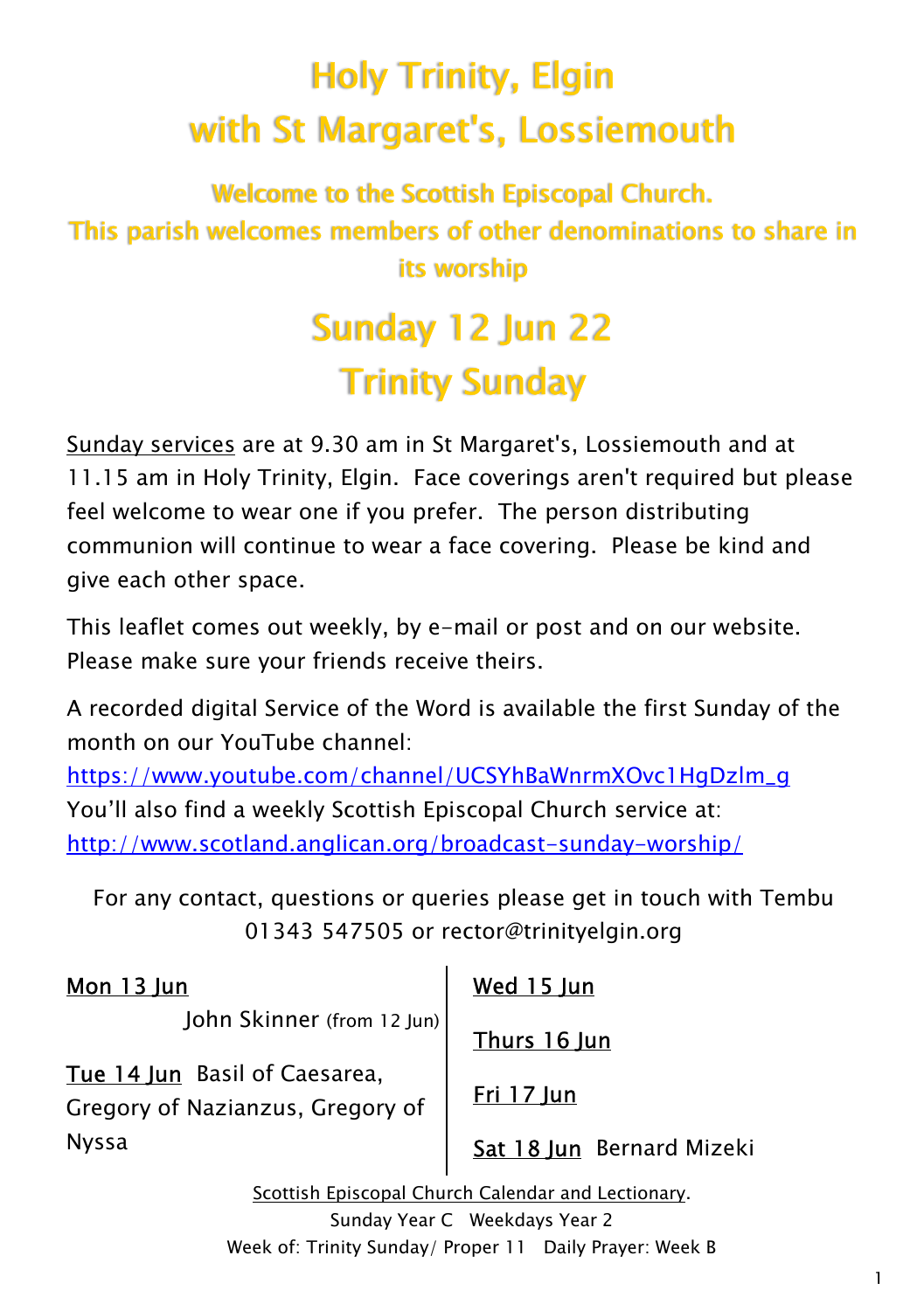### Collect

Almighty and Everlasting God, you have given us grace in the profession of true faith to recognise the glory of the eternal Trinity: keep us steadfast in this faith and bring us to see you in your perfect and eternal unity; through Jesus Christ our Lord, who lives and reigns with you, in the unity of the Holy Spirit, one God, world without end.

### First Reading Proverbs 8:  $1 - 4$ , 22 - 31

Thus says the wisdom of God: Does not wisdom call, and does not understanding raise her voice? On the heights, beside the way, at the crossroads she takes her stand; beside the gates in front of the town, at the entrance of the portals she cries out: 'To you, O people, I call, and my cry is to all that live. The LORD created me at the beginning of his work, the first of his acts of long ago. Ages ago I was set up, at the first, before the beginning of the earth. When there were no depths I was brought forth, when there were no springs abounding with water. Before the mountains had been shaped, before the hills, I was brought forth when he had not yet made earth and fields, or the world's first bits of soil. When he established the heavens, I was there, when he drew a circle on the face of the deep, when he made firm the skies above, when he established the fountains of the deep, when he assigned to the sea its limit, so that the waters might not transgress his command, when he marked out the foundations of the earth, then I was beside him, like a master worker; and I was daily his delight, rejoicing before him always, rejoicing in his inhabited world and delighting in the human race.'

#### Psalm Ps 8

Response How exalted is your name in all the world

Lord our governor, how exalted is your name in all the world! Out of the mouths of infants and children your majesty is praised above the heavens. You have set up a stronghold against your adversaries, to quell the enemy and the avenger. R

When I consider your heavens, the work of your fingers, the moon and the stars you have set in their courses, What are mortals, that you should be mindful of them? mere human beings, that you should seek them out? You have made them little lower than the angels; you adorn them with glory and honour. R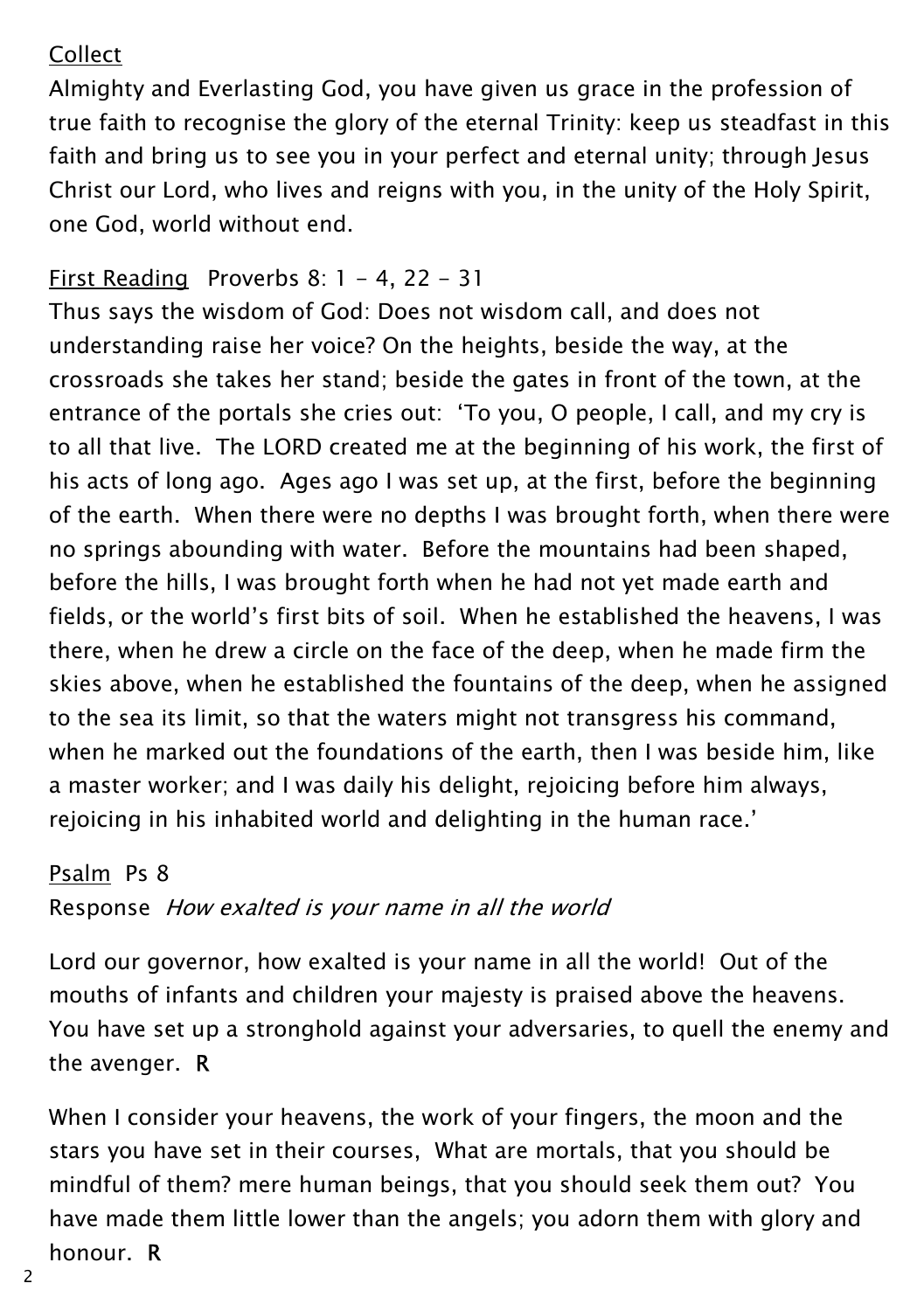You give them mastery over the works of your hands; and put all things under their feet, All sheep and oxen, even the wild beasts of the field, The birds of the air, the fish of the sea, and whatsoever walks in the paths of the sea. O Lord our governor, how exalted is your name in all the world! **R** 

## Second Reading Romans 5: 1 - 5

Since we are justified by faith, we have peace with God through our Lord Jesus Christ, through whom we have obtained access to this grace in which we stand; and we boast in our hope of sharing the glory of God. And not only that, but we also boast in our sufferings, knowing that suffering produces endurance, and endurance produces character, and character produces hope, and hope does not disappoint us, because God's love has been poured into our hearts through the Holy Spirit that has been given to us.

## GOSPEL John 16: 12 - 15

Jesus said to his disciples: 'I still have many things to say to you, but you cannot bear them now. When the Spirit of truth comes, he will guide you into all the truth; for he will not speak on his own, but will speak whatever he hears, and he will declare to you the things that are to come. He will glorify me, because he will take what is mine and declare it to you. All that the Father has is mine. For this reason I said that he will take what is mine and declare it to you.'

### Reflection (Tembu)

Trinity Sunday is often given to curates to preach as it is considered a 'difficult' Sunday! It is considered difficult because it has to do with doctrine that is, right teaching. Many people switch right off at this point, my task is to try and keep you engaged!

So... the doctrine of the Trinity - what is it about? Why does it matter? If you look back at the collect you will see, 'you have given us grace in the profession of true faith to recognise the glory of the eternal Trinity: keep us steadfast in this faith and bring us to see you in your perfect and eternal unity' Already we have then two words to unpack, Trinity and Unity. There is one God, not three. However, though all sharing the one being as God, there are three persons - Father, Son and Holy Spirit who we know as the Trinity and with whom we can have a relationship. Each of them are also in continual relationship with each other, a relationship of shared love. We celebrate God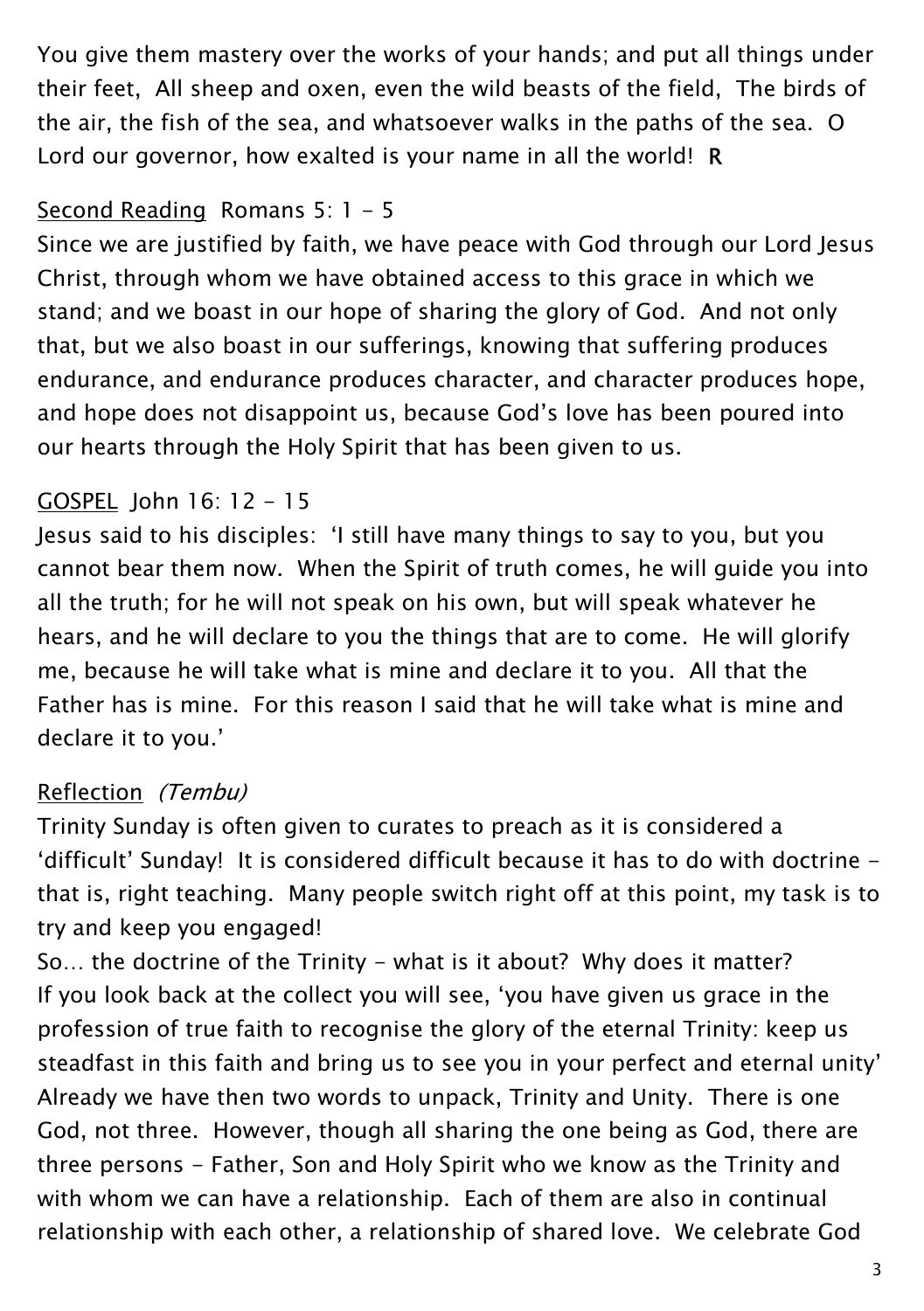as love, as in God's very being that love is constantly shared between Father, Son and Holy Spirit or indeed between Creator, Redeemer and Sanctifier. The Trinity is not about convincing you to accept substandard church mathematics - we know three cannot equal one. The persons of the Trinity happen to be three, but it is not the number that is important, but about them being persons who are distinct but still all God. And the Trinity is about equality. None of them are more important than the other. This is perhaps the most relevant part of the doctrine for us, and I think the main reason the doctrine exists.

In many peoples thinking we have God (the Father) somewhere in the sky (heaven), Jesus who was sent to earth and returned to heaven - a mix of secret agent and servant - and finally we have the Holy Spirit who I think we don't always remember as having a personality or qualities of their own. The Trinity re-establishes the fact that all three are equal. Jesus, though he came to earth amongst us, was no less God than the Father. As in last week's Gospel we heard - 'those who have seen me have seen the Father' Jesus the Son and the Father are one. Both God. And so is the Spirit. The Holy Spirit can come across as just power (like electricity) or somehow less person because they do not speak. But for non-verbal people everywhere who can take inspiration from a person of the Trinity who does not verbalise but instead communicates through emotion, signs, sounds, nudges, excitement and inspiration, that person of the Trinity is also God. In God's fullness. Not just a part of God, not just an extension. Fully God. Like Jesus.

So… why is the doctrine of the Trinity important? It gives equality for Jesus and the Holy Spirit with the Father. It establishes at the core of God, that equality that is manifest in love and relationship. It reminds us that God, though close to us, is also stranger and more wonderful than we can imagine. It allows us when we pray, to pray to whom we feel a connection. Maybe we feel the need of a Father's love sometimes. Other times someone who knows what it is like to be human like us. Or maybe we have no words left, or in fact we often we love to pray through emotion and feeling and sensing. All of that is right, all of that is allowed, in fact celebrated by God. At the end of the day. the doctrine of the Trinity is what we humans have come up with to try to understand something of the vastness of God. We cannot explain God in completeness, but by trying in our limited way, it is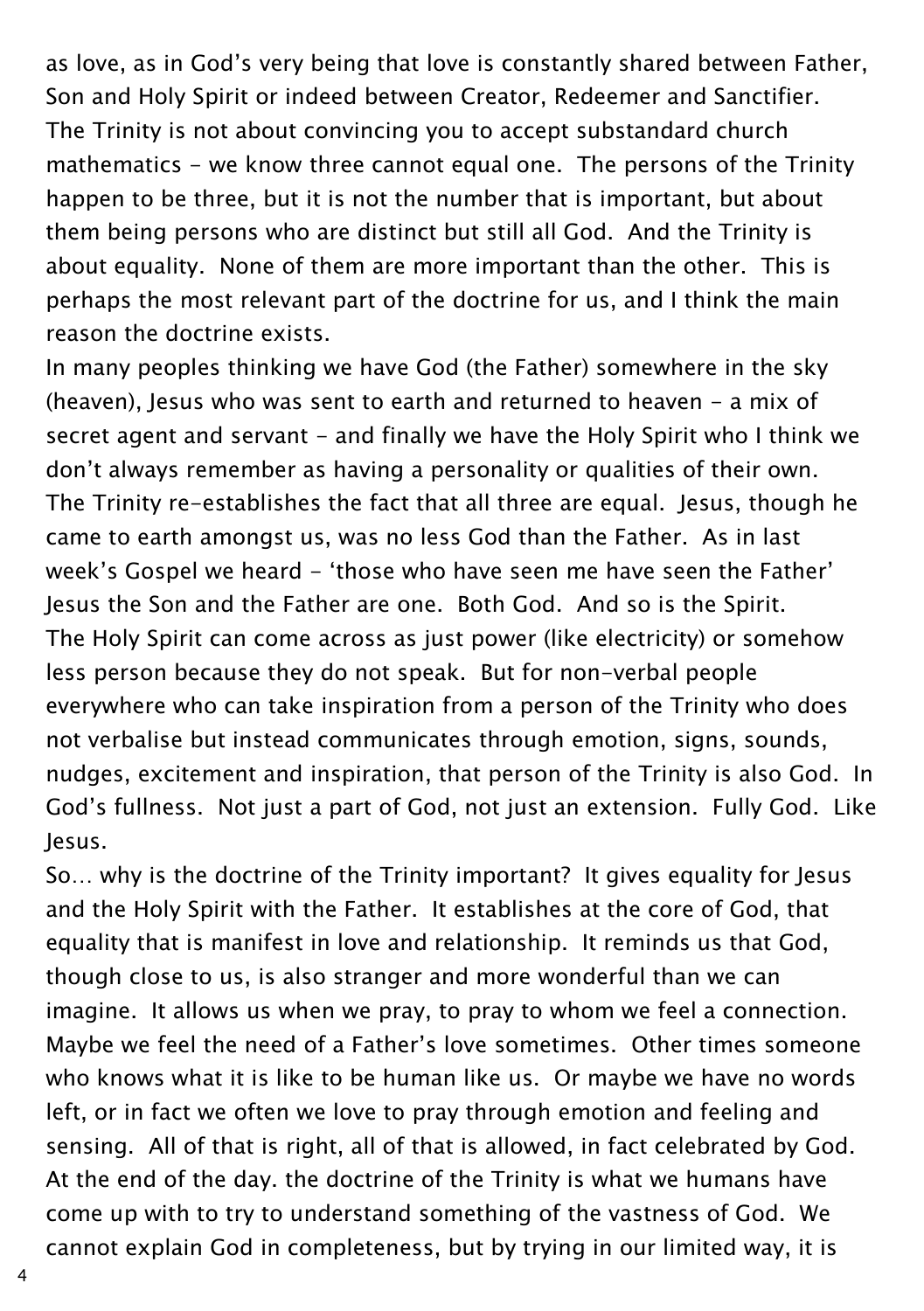another reaching out to our God of love, to worship with our minds and understanding as well as our hearts and spirit.

## Intercessions (Maureen)

God of all creation, we come before you now with thanksgiving, seeking guidance and wisdom; help us listen and understand Your Word. For in the beginning was the Word, and the Word was with God, and the Word was God. He was with God in the beginning.

As we join with the light of the world, we are one body in Jesus Christ, through our hands in which he blesses all the world, through our feet he walks to do good; with our eyes, he looks with care and compassion on all the world, through our ears he listens. With his breath, he enables us to find many ways of communicating, not one better than the other, so we can share the love that your Son, offered to all the world; we come in faith to serve you.

We pray for the churches and the communities locally and throughout the world. You pour down your grace Lord, on each of us to strengthen and guide us as we seek knowledge and truth so that we can grow with open minds, deepening our sense of love in your mystery, as we stand in hope as we are called to share in your continued works which are enabled through the gifts poured on us by the power of the Holy Spirit.

In a moment of quietness, remember all who are struggling, suffering, and lost, in body, in mind or in Spirit, help them Lord, to be filled with your peace and strength. May all be comforted and filled with God's mercies through God the Father, God the Son, and God the Spirit as your light shines bright in the hope, they find peace.

We remember those who have died this week, those whose anniversaries fall at this time. May they rest in peace and rise in glory.

God, Father of all creation we praise you for revealing to us the mysteries of your inner life. As you hear our prayers may we always listen and grow closer in faithfulness to you. We ask this through Christ our Lord. Amen

Please pray for: Jim Taylor, Andy Roberson, Ian and Ann Bartholomew, and Carol Wetherell.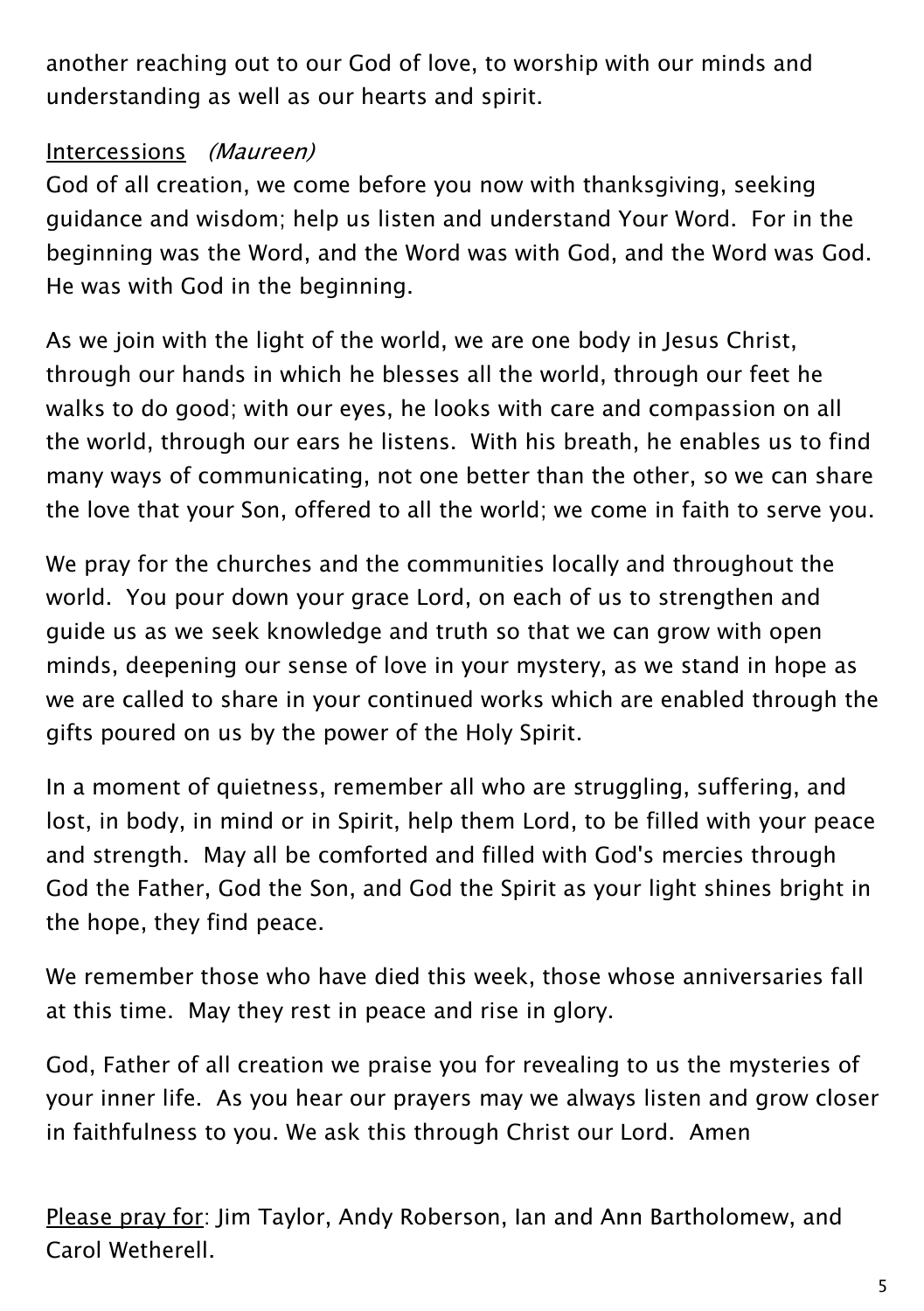Brew and blether after the service - in HT small hall or at the back of St M Many thanks to our servers. New volunteers welcome.

#### Trinity Sunday

In the beginning, not in time or space, But in the quick before both space and time, In Life, in Love, in co-inherent Grace, In three in one and one in three in rhyme, In music, in the whole creation story, In his own image, his imagination, The Triune Poet makes us for his glory, And makes us each the other's inspiration. He calls us out of darkness, chaos, chance, To improvise a music of our own, To sing the chord that calls us to the dance, Three notes resounding from a single tone, To sing the End in whom we all begin; Our God beyond, beside us, and within.

Malcolm Guite

St Margaret's Congregational Meeting Sunday, 26th June after 9.30am service. A chance to contribute your ideas to the running of St Margaret's

Readings for next Sunday 19 Jun 22 Pentecost 2 Isaiah 65: 1 - 9 Psalm 22: 19 - 28 Galatians 3: 23 - 29 Luke 8: 26 - 39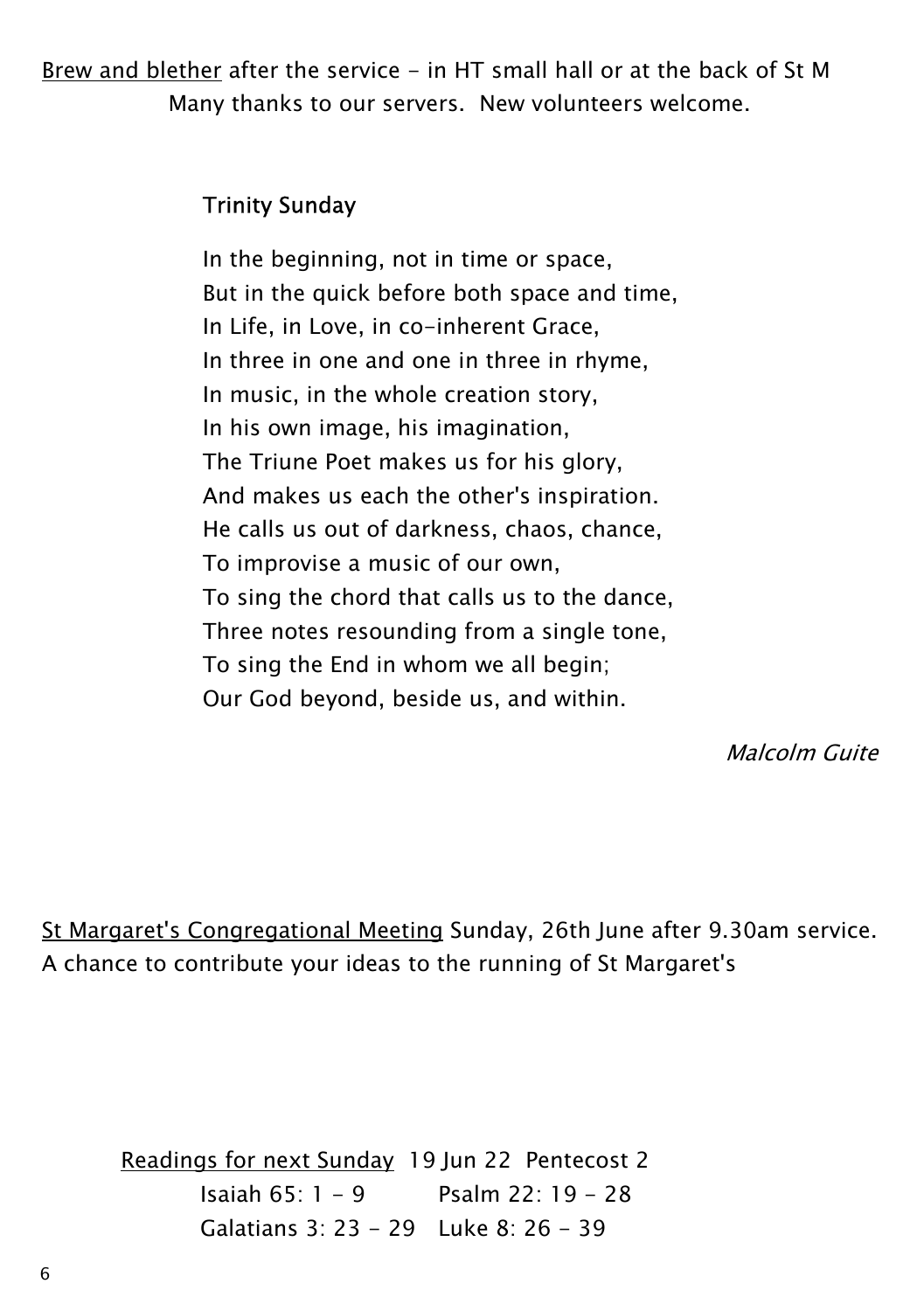## Activities and Future Events www.trinityelgin.org

## Baptisms, weddings and funerals – please contact 01343 547505. Tembu's normal days off are Friday and Saturday.

The Youth Fellowship If you are S1-S6 and would like to join us please get in touch with Tembu at rector@trinityelgin.org Choir practice in church, Wed 5 pm. New singers welcome. Mothers' Union 3rd Wed of the month, 2 pm in HT hall Men's group Open to all. Monthly outings. Contact Graham 830250 HT Gardeners 2nd Tue of month (not winter) at back. Front - any time. Prayer group Contact Jenny (07950 830017)

Youth Fellowship Please contact Tembu for info on weekly Tuesday meetings.

Men's Group and Mother's Union. THIS THURS, 16 JUN

Joint visit to the Walled Garden and Gordon Chapel, Fochabers.

## 2.00 pm Walled Garden, Gordon Castle

Special rates to visit garden: Over 60 £4.00 under 60 £6.00. Please pay when you order your tea. Tea in the Café – buy your own

## 4.00 pm Gordon Chapel, Fochabers

Talk by Professor Peter Reid who has written the guide to the chapel and is an expert on Gordon Castle. The chapel has beautiful stained-glass windows by Edward Burne-Jones. Followed by Compline led by the Revd Michael Last, Priest in charge.

If you are coming, please let Graham (01343 830250) or Lynne (01343 835861) know by TOMORROW, MON 13 JUN

Volunteers for Flower Rota in Holy Trinity Helpers are urgently needed to keep the flowers in church fresh and inspiring! If you feel you could help please put your name on the flower rota list, which is on the notice board at the back of church. If help is needed please speak to Glenda.

Tube Fund January - June now being collected. Please give tubes or donations to Ann D before 1st July.